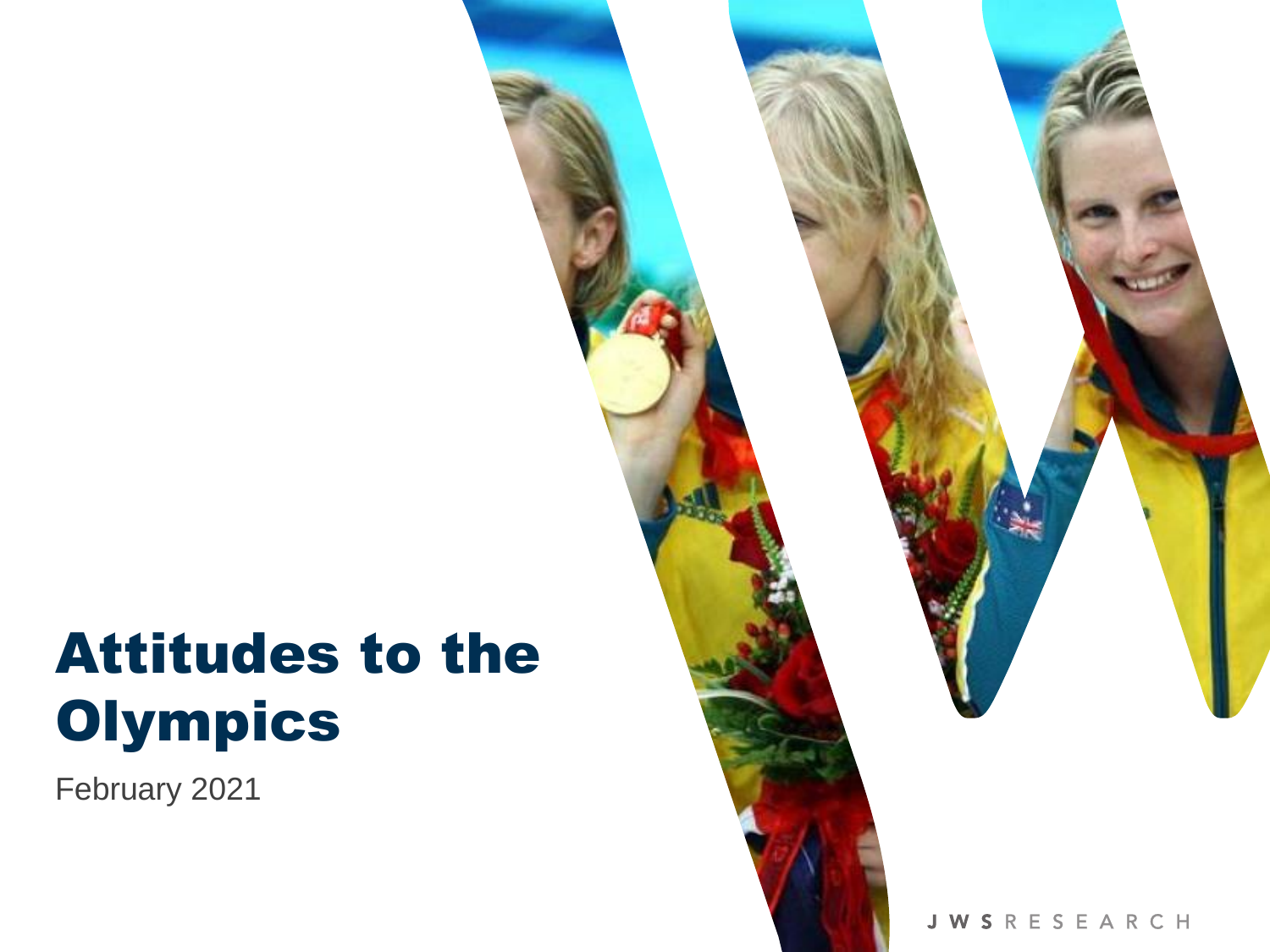#### COVID concerns put dampener on Olympics



A majority (51%) of Australians are against the Olympics going ahead in Tokyo during July and August this year. Only 30% think the games should go ahead.

Strongest opinions against the Olympics going ahead are held by people aged 55+ years (57%) and women (55%). Men have a significantly higher preference than the national average for the games to go ahead (36%), but more (47%) would prefer they didn't.

22% of Australians are strongly of the view that the games should not go ahead, a view held most strongly by those aged 55+ years (29%).

A majority of Victorians (53%), Queenslanders (53%) and West Australians (54%) do not think the Olympics should go ahead. West Australians are also least supportive of the Games going ahead (18%), whilst NSW residents are most supportive, although more NSW residents would prefer the games don't go ahead (48%) than do (37%).

Australians have mixed views on whether Australia should send a team of athletes and their support staff to compete if the Tokyo Olympics were to go ahead. 37% think Australia should send a team and 38% think it should not, whilst 14% would need to know more and 12% can't say.

There are clear distinctions by gender, with men more inclined to think Australia should compete (44%) than not (35%), whilst women are more strongly of the view that Australia should not send a team (30%) than should (41%). No demographic group holds a majority view that the Tokyo Olympics should go ahead or, if they do, that Australia should send a team to compete.

Concerns and risks about COVID-19 far outweigh the merits of holding the Tokyo Olympics in July and August this year, with a majority of Australians agreeing (and people aged 55+ years and women typically holding the firmest views):

- We need to focus on coming out of the COVID-19 pandemic rather than sporting events like these Games (60% agree)
- Australians returning from these Games present too much unnecessary risk to the health of our community (60% agree)
- Holding these Games presents too high a risk to all involved (59% agree)

Reasons for going generate far less agreement:

- Athletes accept the risks and still want to compete, so we should support them to do so (44% agree, 26% disagree)
- It is important to unite the global community in a positive experience like these Games (42% agree, 24% disagree)
- The financial impact on governments, organisers, sponsors and broadcasters will be too high, if these Games do not go ahead (41% agree, 19% disagree)

More Australians disagree (38%) than agree (34%) that "It is possible for these Games to be 'COVID-19 safe'".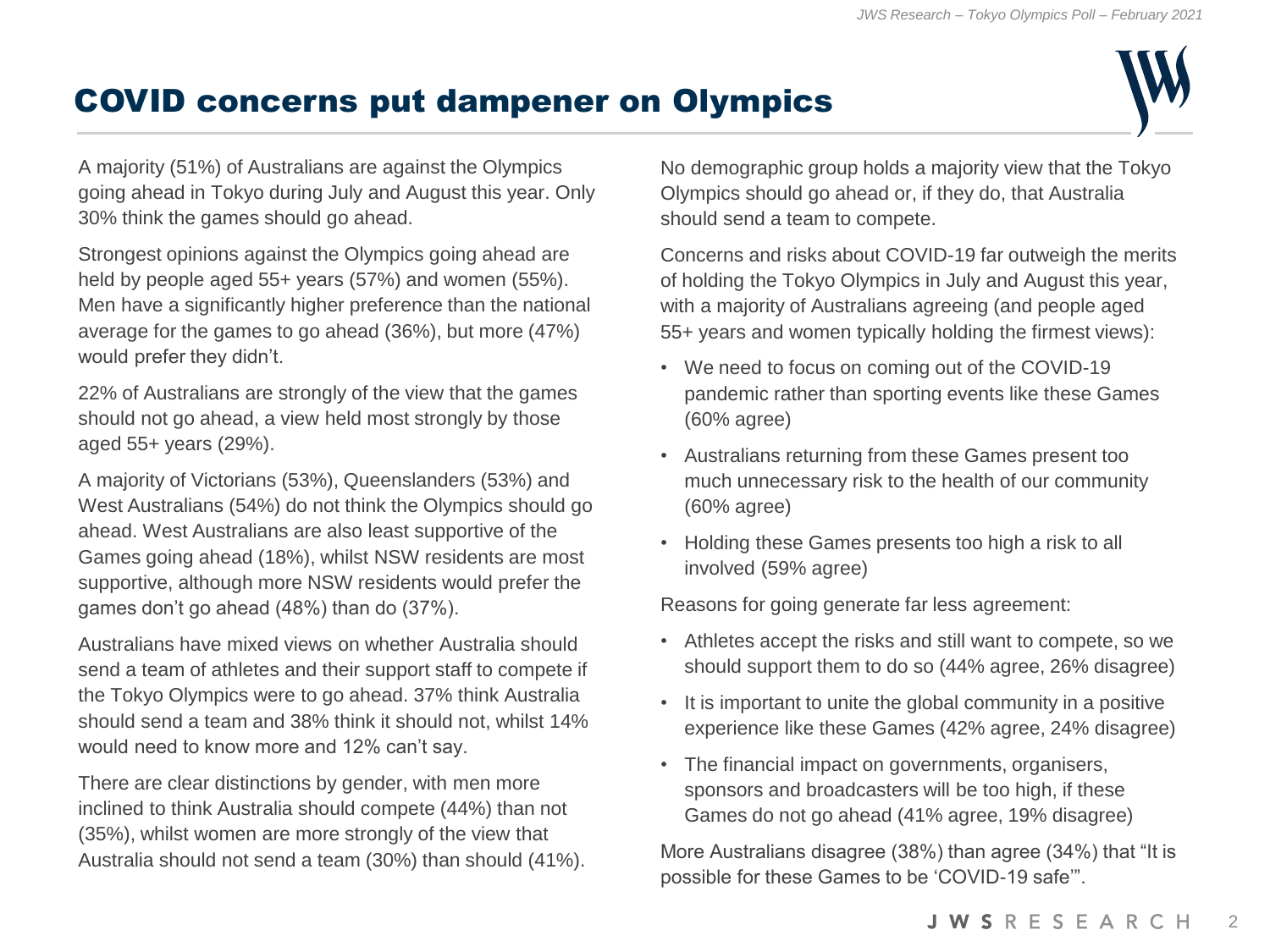## The majority of Australians do not think the Tokyo Olympics should go ahead in 2021



#### **Attitudes toward holding the Tokyo Olympics in July and August 2021**

*Q65. The 2020 Tokyo Olympics were postponed due to the COVID-19 pandemic and are now planned to run 23rd July to 8th August, 2021. Which of these comes closest to your view about holding the Olympics in Tokyo during July and August this year? Base: All respondents (n=1,000).*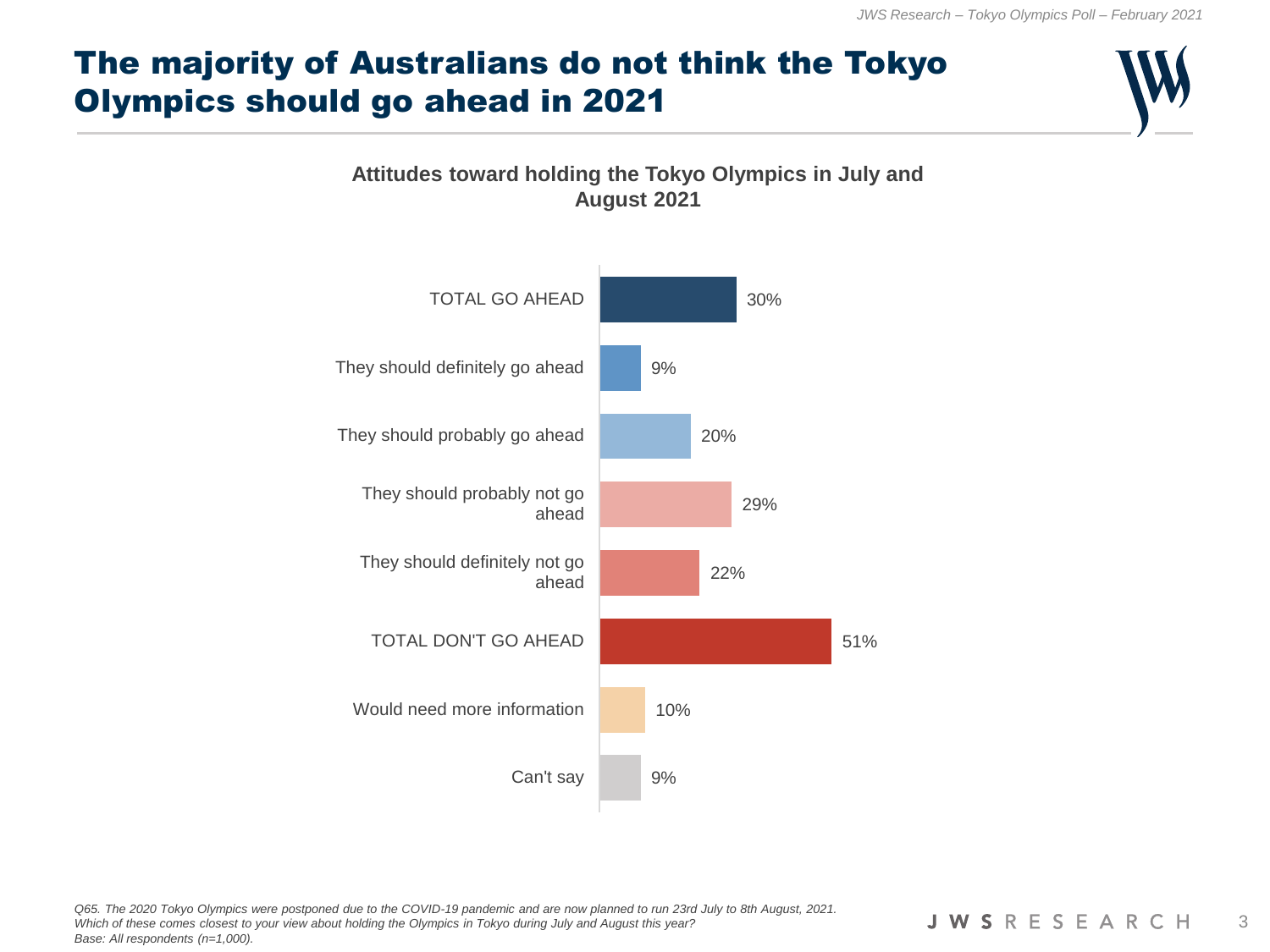#### Women and people aged 55+ years have strongest preference for games not to go ahead



*Significantly higher / lower than the national total at the 95% confidence interval.*

*Q65. The 2020 Tokyo Olympics were postponed due to the COVID-19 pandemic and are now planned to run 23rd July to 8th August, 2021.* 

*Which of these comes closest to your view about holding the Olympics in Tokyo during July and August this year? Base: All respondents (n=1,000).*

**JWSRESEARCH**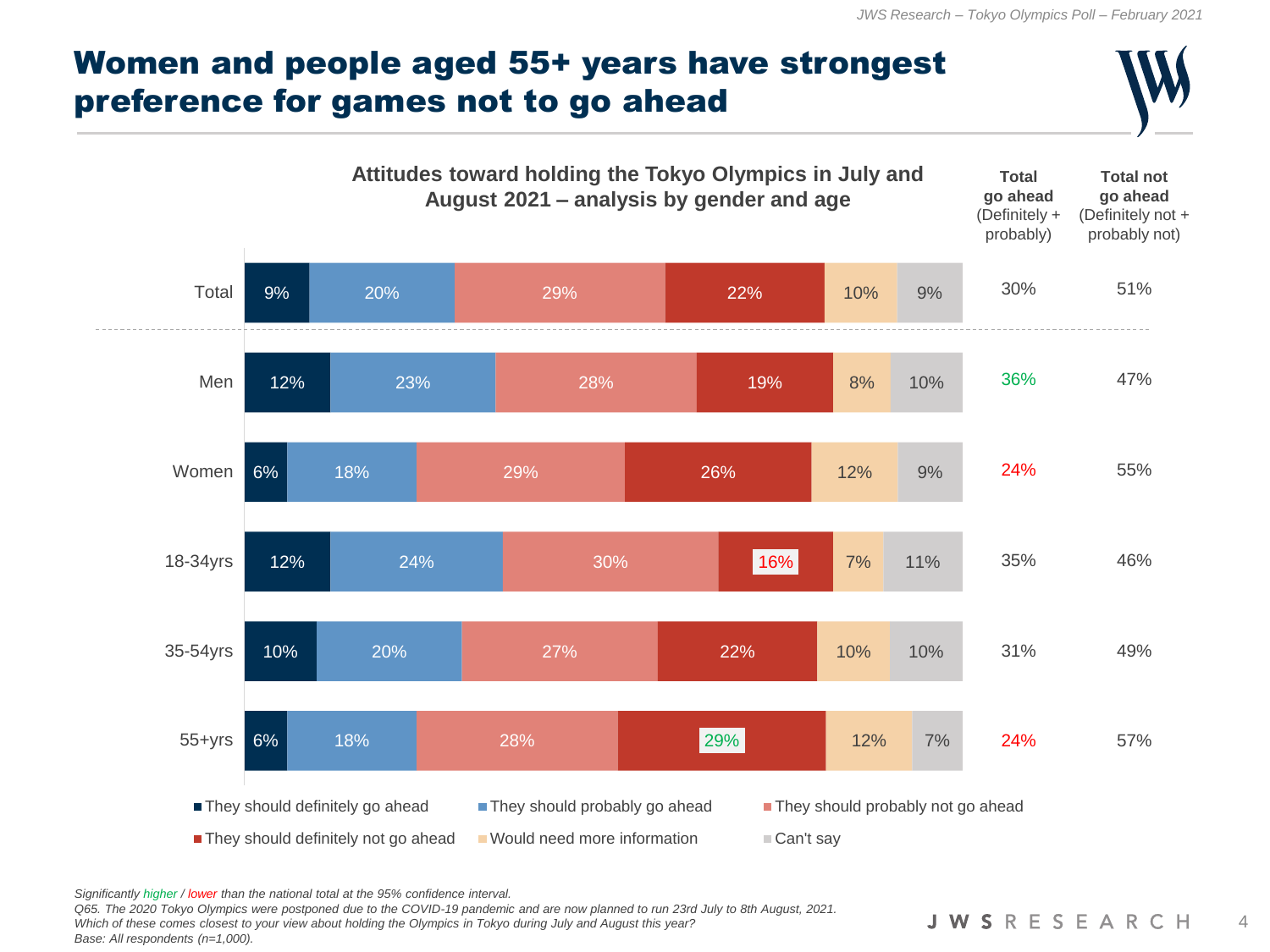#### NSW residents have highest preference for games to go ahead, but even there more would prefer they didn't



*Significantly higher / lower than the national total at the 95% confidence interval.* 

*Q65. The 2020 Tokyo Olympics were postponed due to the COVID-19 pandemic and are now planned to run 23rd July to 8th August, 2021.* 

*Which of these comes closest to your view about holding the Olympics in Tokyo during July and August this year? Base: All respondents (n=1,000).*

**JWSRESEARCH**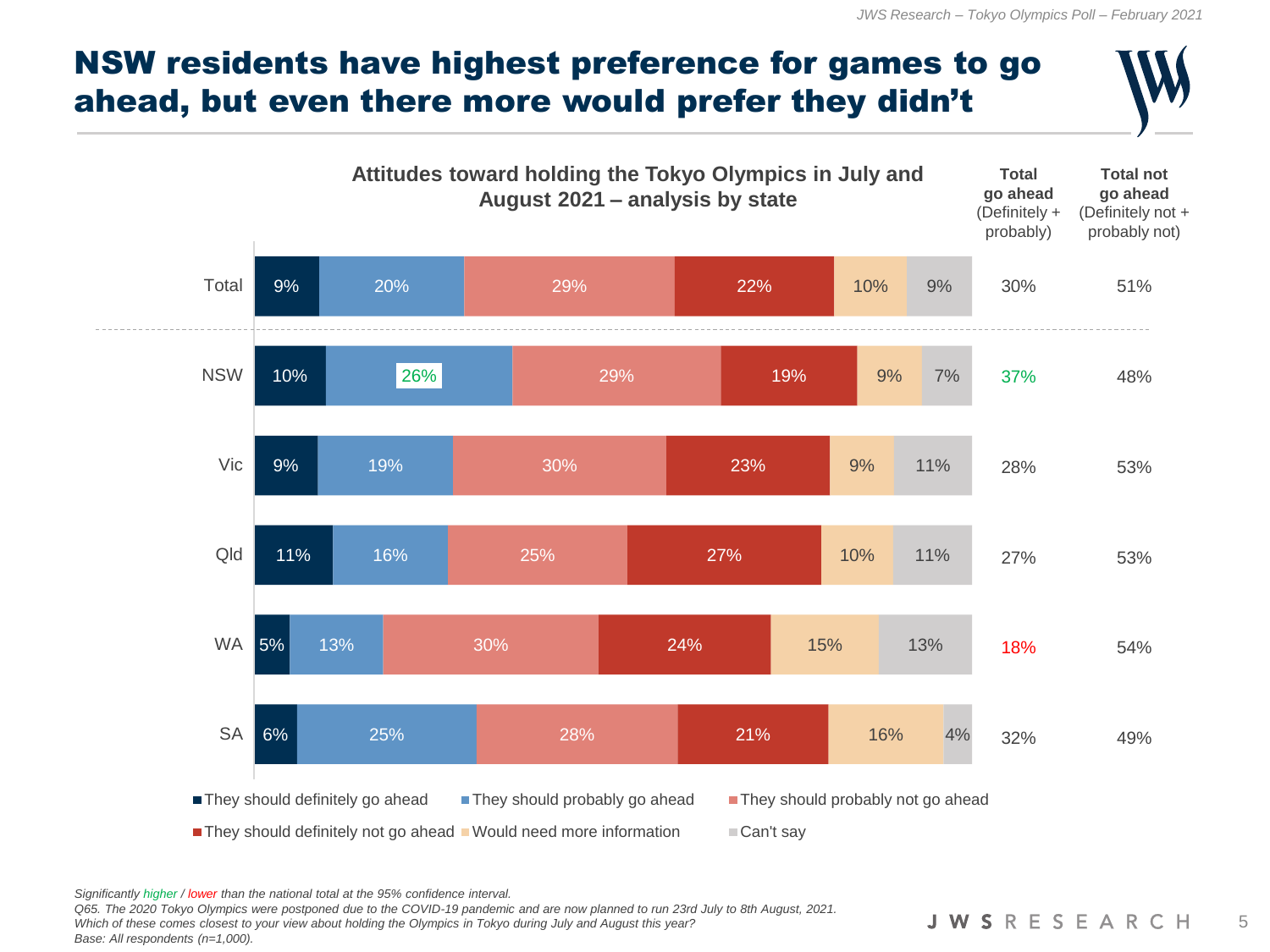## There are mixed attitudes on sending an Australian team to compete in Tokyo, if the games were to go ahead

#### **Total attitudes toward Australia sending a team of athletes and support staff to the 2021 Tokyo Olympics**

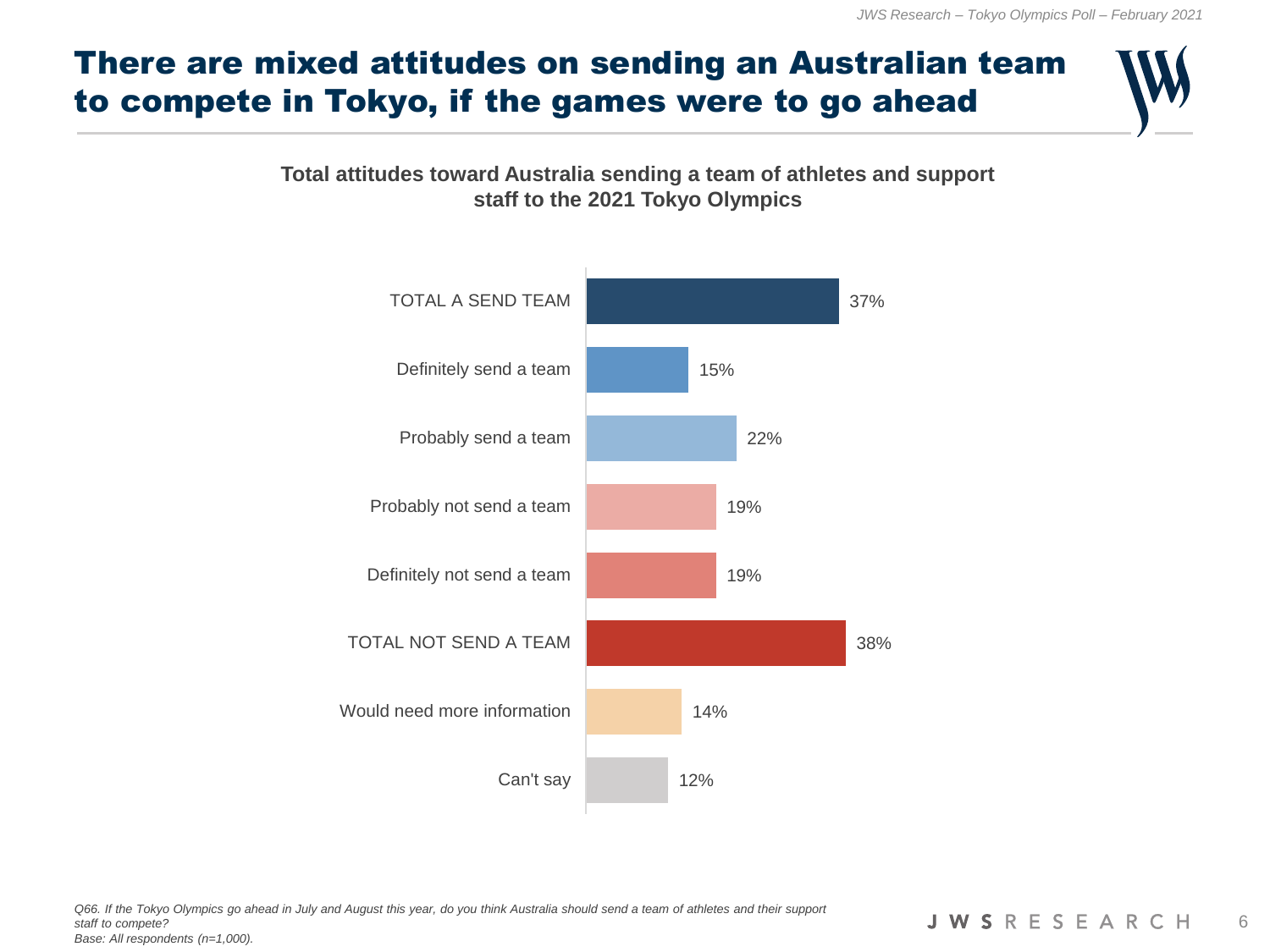

*Significantly higher / lower than the national total at the 95% confidence interval.* 

*Q66. If the Tokyo Olympics go ahead in July and August this year, do you think Australia should send a team of athletes and their support staff to compete? Base: All respondents (n=1,000).*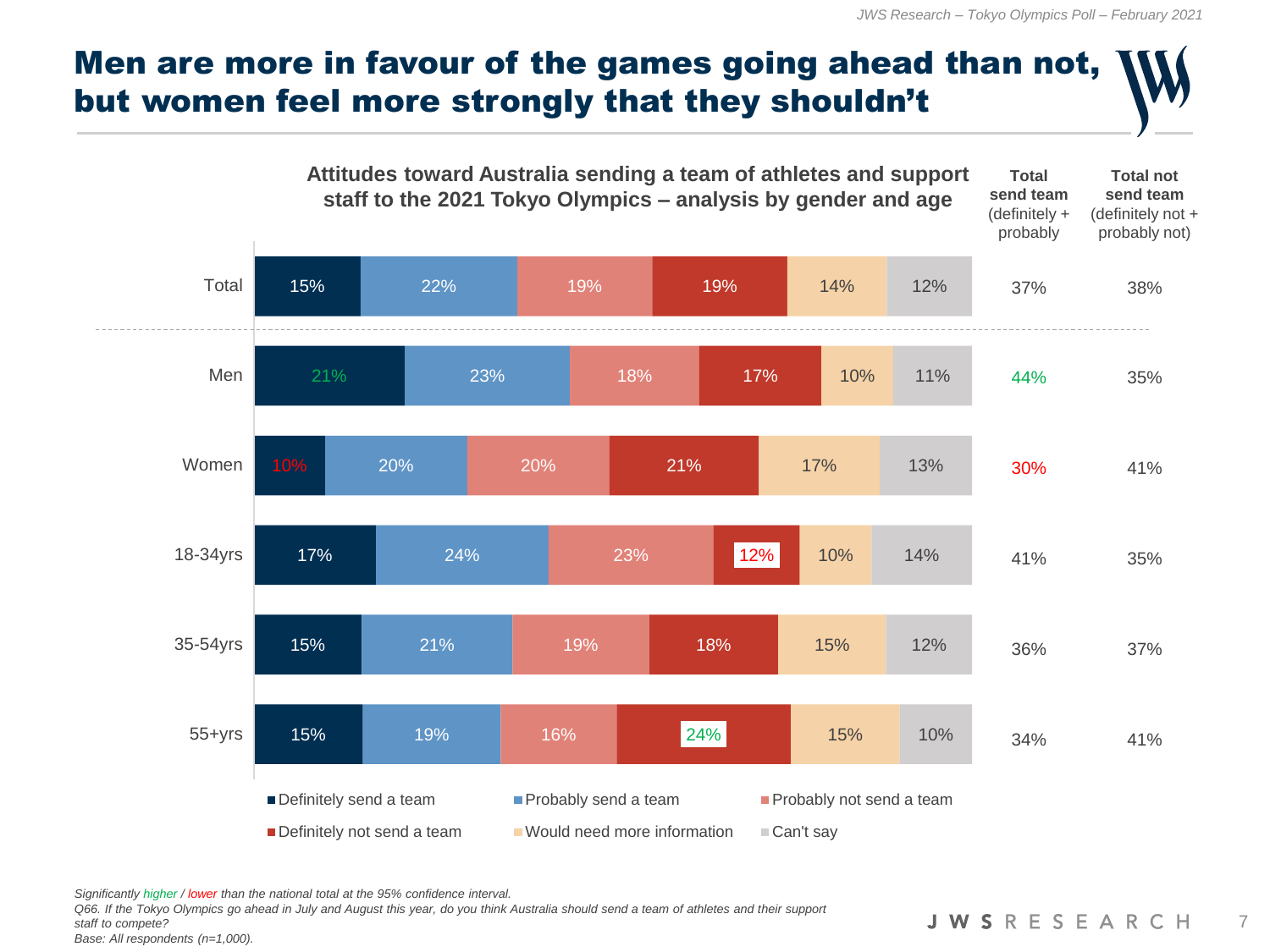## NSW has strongest preference for sending an Australian team to Tokyo, while WA most prefer they don't go



*Significantly higher / lower than the national total at the 95% confidence interval.* 

*Q66. If the Tokyo Olympics go ahead in July and August this year, do you think Australia should send a team of athletes and their support staff to compete? Base: All respondents (n=1,000).*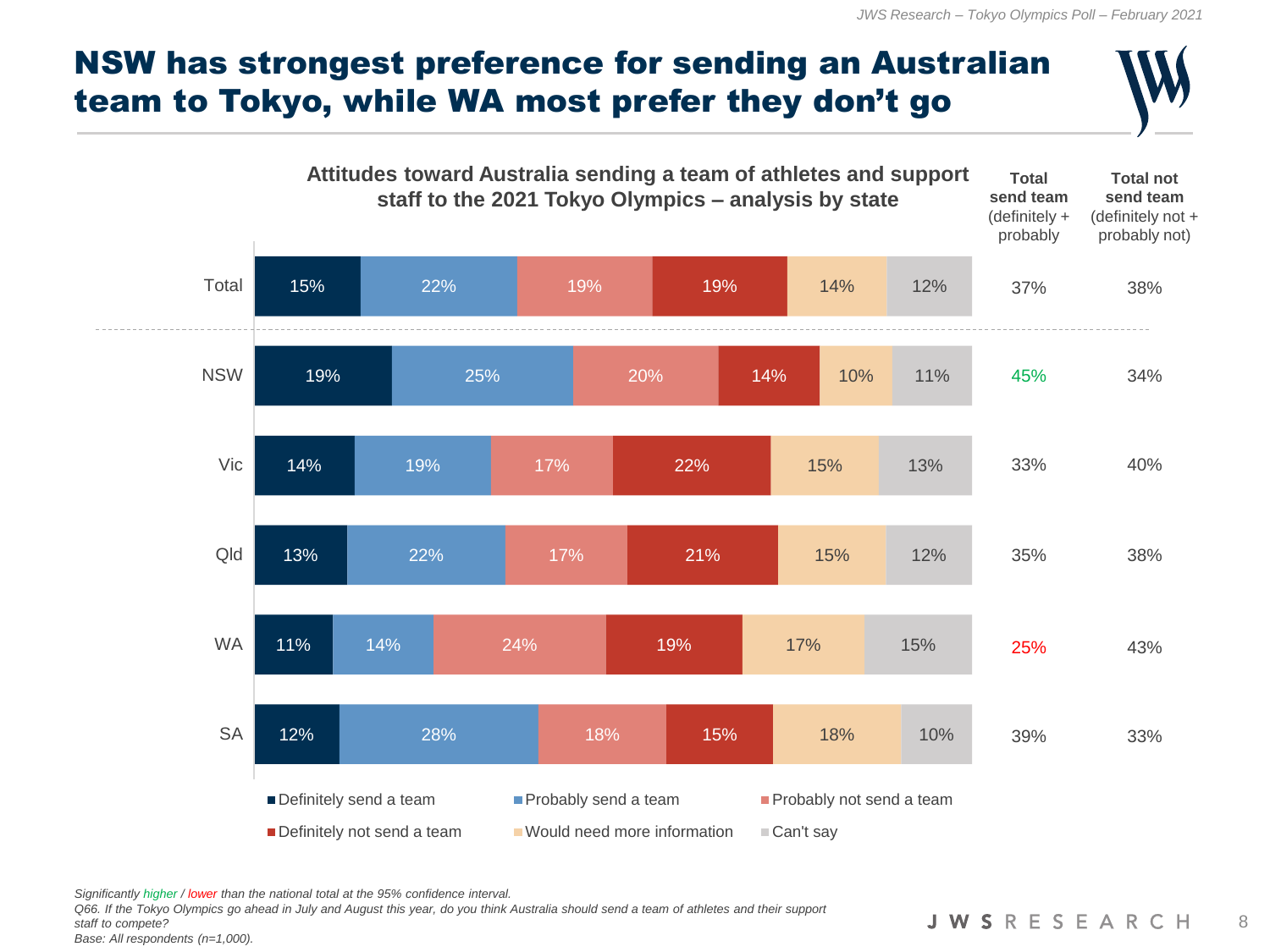## Prevailing COVID concerns and priorities outweigh the benefits of holding the Tokyo Olympics in 2021

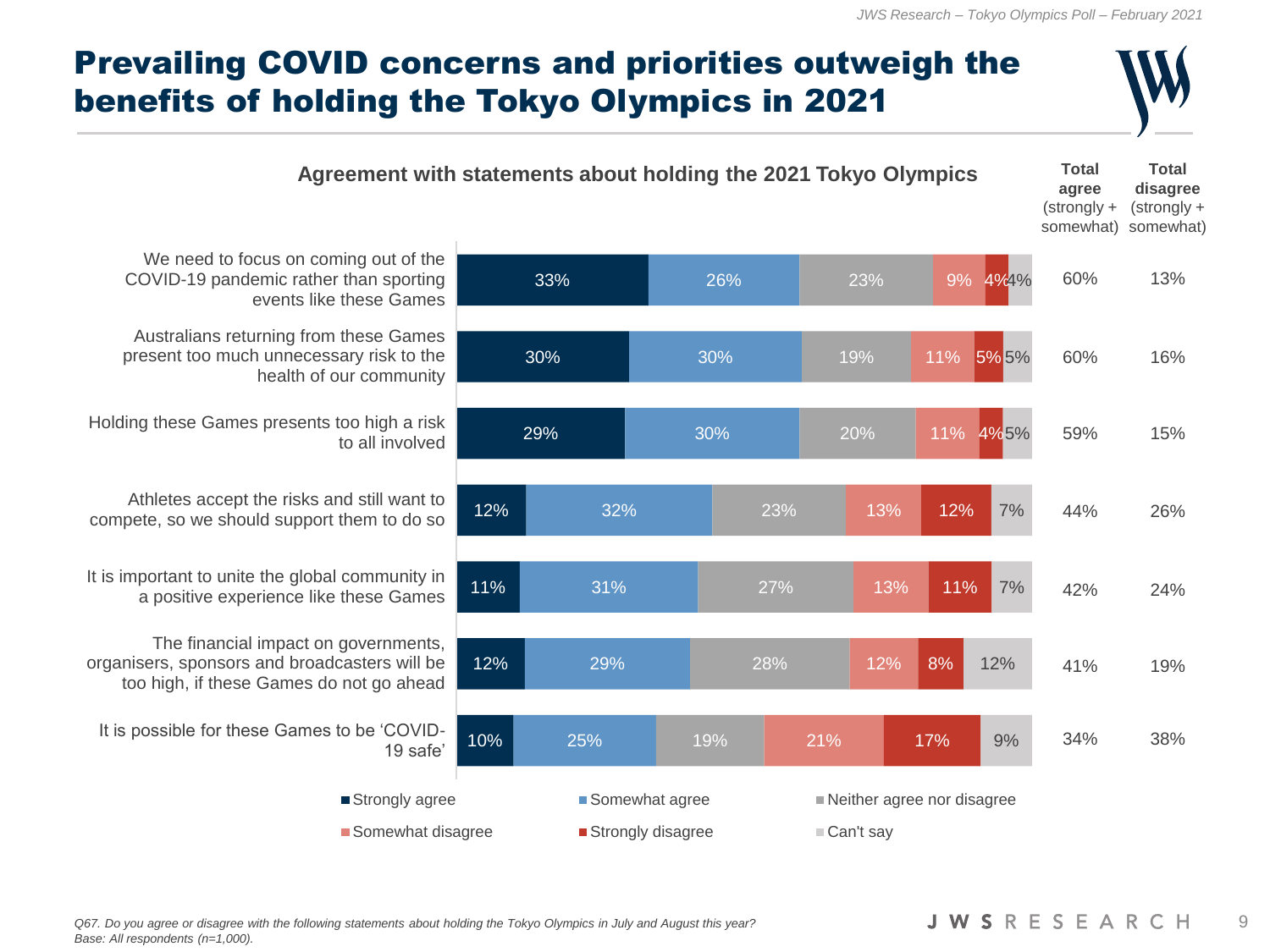

*Significantly higher / lower than the national total at the 95% confidence interval. Q67. Do you agree or disagree with the following statements about holding the Tokyo Olympics in July and August this year? Base: All respondents (n=1,000).*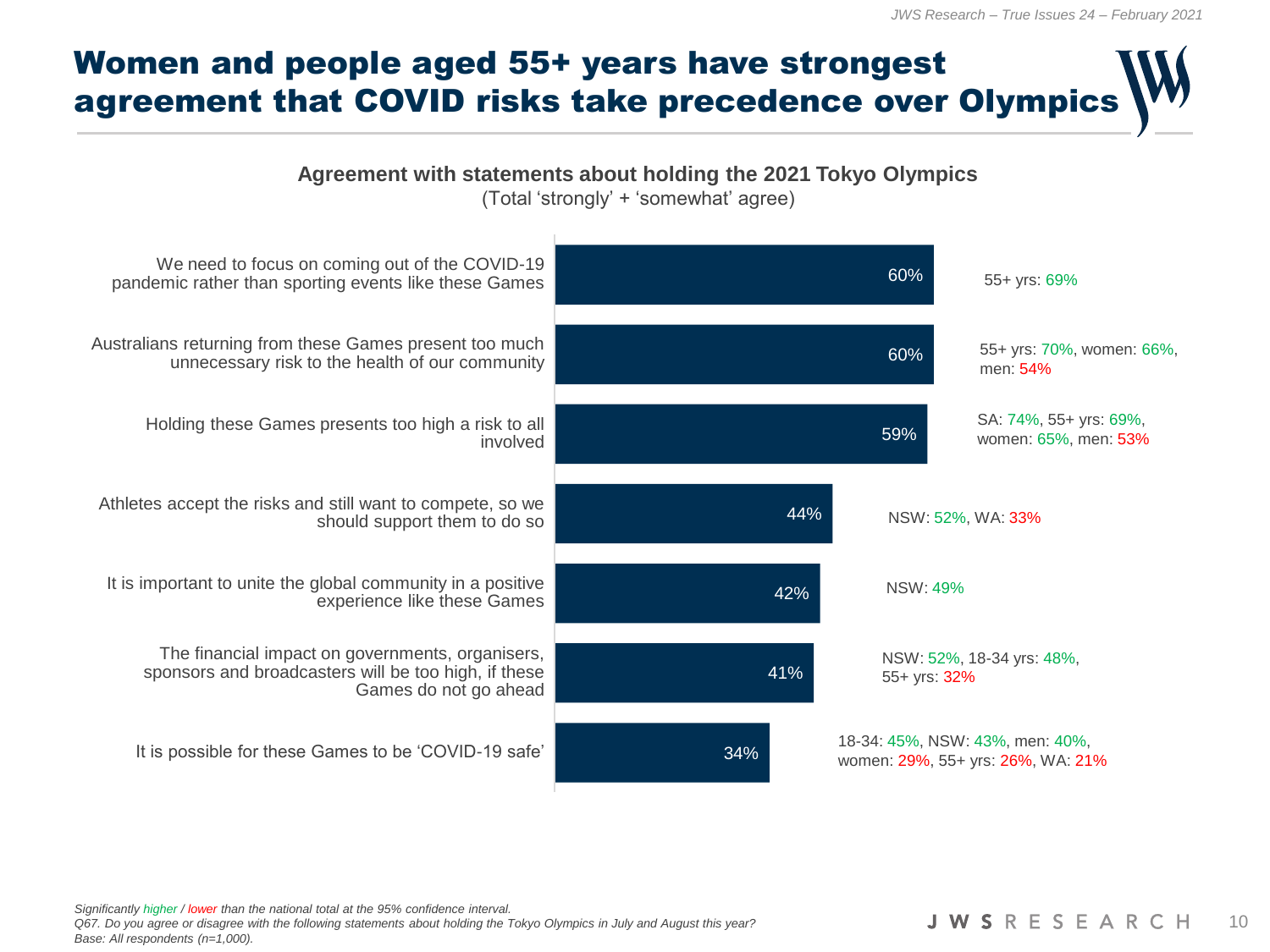#### Survey methodology





#### **National Online Survey**

#### **n=1,000 Australian adults**

- Conducted Thursday  $18<sup>th</sup>$  Monday 22<sup>nd</sup> February 2021.
- Sample quotas on age, gender and location, with post-survey weighting to actual age / gender / location proportions from 2016 Census.
- Maximum margin of error on n=1,000 is +/-3.1% at the 95% confidence level.
- Differences of +/-1% for net scores are due to rounding.

Note: This survey was conducted nearing the end of the Australian Open tennis championship (held  $7<sup>th</sup> - 21<sup>st</sup>$  February 2021), but before the announcement on 24<sup>th</sup> February that Brisbane has been accepted as the preferred bidder for the 2032 Summer Olympics.